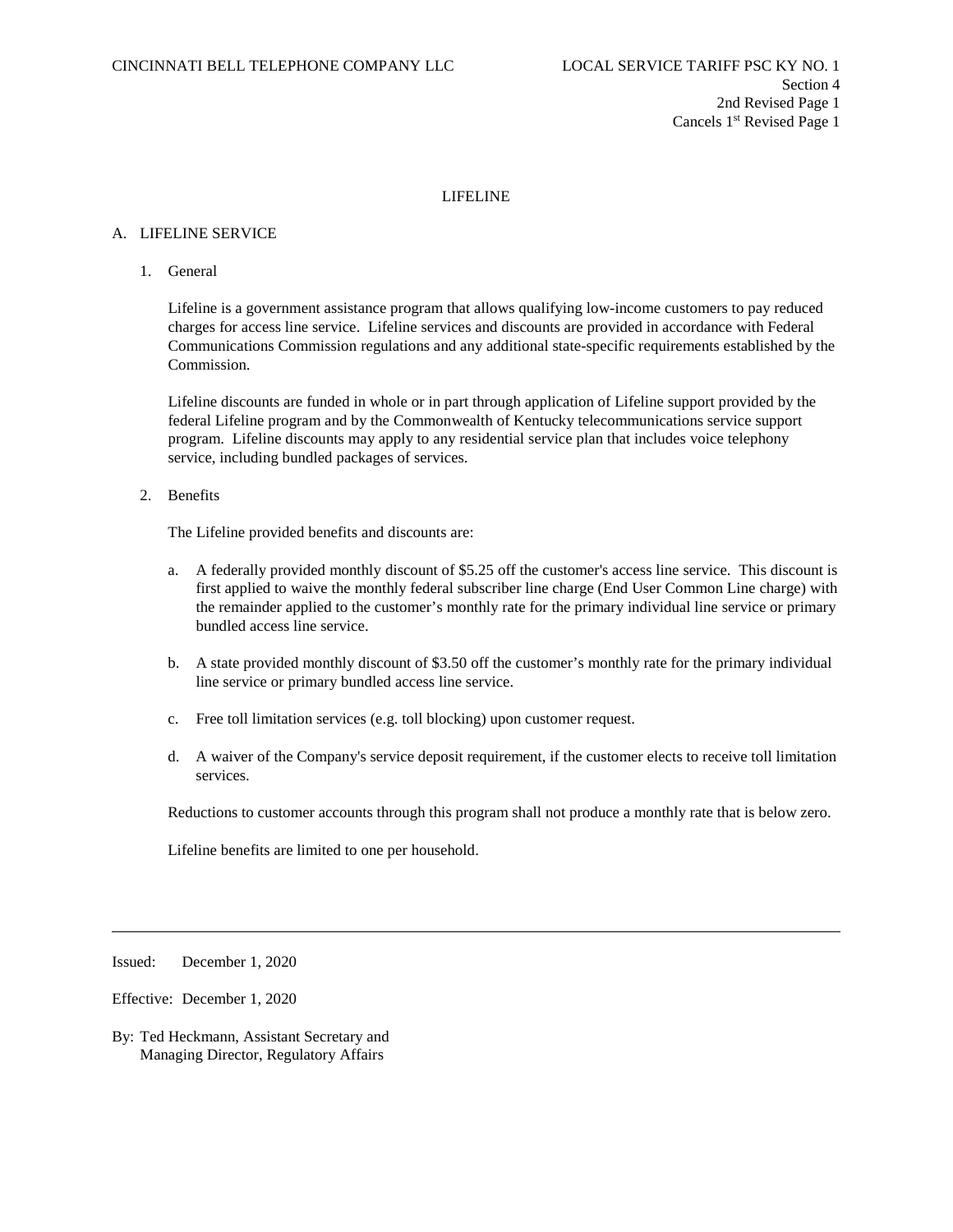# LIFELINE

## A. LIFELINE SERVICE

## 2. Eligibility

Lifeline service is available to qualifying low-income residential customers who are currently participating in one of the following assistance programs:

- a. Federal Public Housing Assistance (Section 8)
- b. Medicaid
- c. Supplemental Nutrition Assistance Program (SNAP)
- d. Supplemental Security Income (SSI)
- e. Veteran Pension Benefits program
- f. Survivor Pension Benefits program

Lifeline Assistance is also available to customers whose total household income is at or below one-hundred thirty-five percent (135%) of the federal poverty level.

Prior to receiving Lifeline benefits the customer will have to verify eligibility through the National Verifier. There are three ways in which to verify eligibility. One: the customer may apply for Lifeline on their own through the consumer portal at [www.checklifeline.org.](http://www.checklifeline.org/) Eligibility *may* be determined immediately after applying online. If the National Verifier cannot prove eligibility the customer will need to upload additional documents as proof of eligibility. Two: the customer may apply by sending their completed application and all supporting documentation via mail. Completed documentation can be sent to the Lifeline Support Center.

> Lifeline Support Center PO Box 7081 London, KY 40742

Three: the customer may bring their completed application and supporting documentation to an authorized retail location where a Cincinnati Bell Telephone representative can assist with National Verifier eligibility. Lifeline benefits will only begin once the completed application form and documentation of eligibility are reviewed and approved through the National Verifier. Customers will not receive retro-active Lifeline credits for periods prior to the approval of National Verifier.

The Company shall follow established processes for recertification through the National Verifier in accordance with FCC requirements.

Issued: February 7, 2020

l

Effective: February 7, 2020

By: Ted Heckmann, Assistant Secretary and Managing Director, Regulatory Affairs